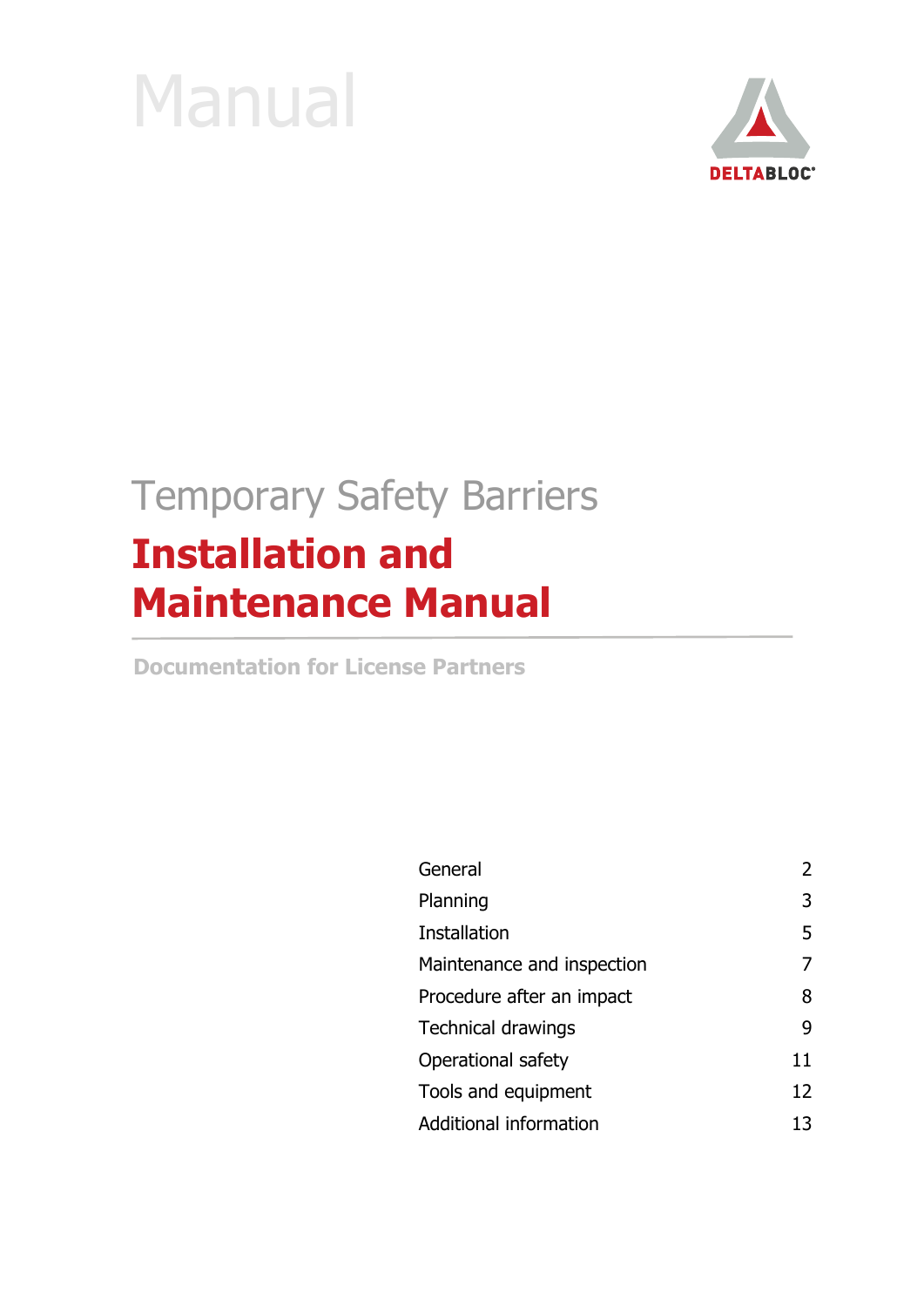

### **General**

The choice which DELTABLOC<sup>®</sup> system to use depends on the specifications defined by the contracting body according to EN 1317, with regard to the placement situation (location).

For the temporary safeguarding of construction sites on the side of the road and on oncoming-traffic areas, the DELTABLOC $^{\circ}$ systems DB 50SL and DB 65S are mainly used. They are however also suitable for permanent use, especially where place is reduced, as they only need a small base area due to their small system width.

The installation of the DELTA BLOC<sup>®</sup> systems DB 80, DB 100 etc. is described in the installation instructions for permanent systems, although they can be used temporarily as well.

Relevant national regulations as well as technical terms of delivery and contract have to be adhered to.

#### **Maintenance terminology**

- ► **Maintenance** is the combination of all measures carried out to maintain the functionality of a system. It can be divided into the basic steps of *maintenance*, inspection and repair work.
- ► **Maintenance:** Maintenance is a periodically recurring measure to maintain the target state.
- ► **Inspection:** Inspection is a measure carried out to ascertain the current state. It generally refers to an inspection in the sense of a check carried out by an inspector or supervisor. The aim is to determine that an object is of sound condition. Repair measures are to be initiated wherever necessary.
- ► **Repair work:** Measures to restore the target state of an object via refurbishment or replacement of parts on the basis of the inspection results.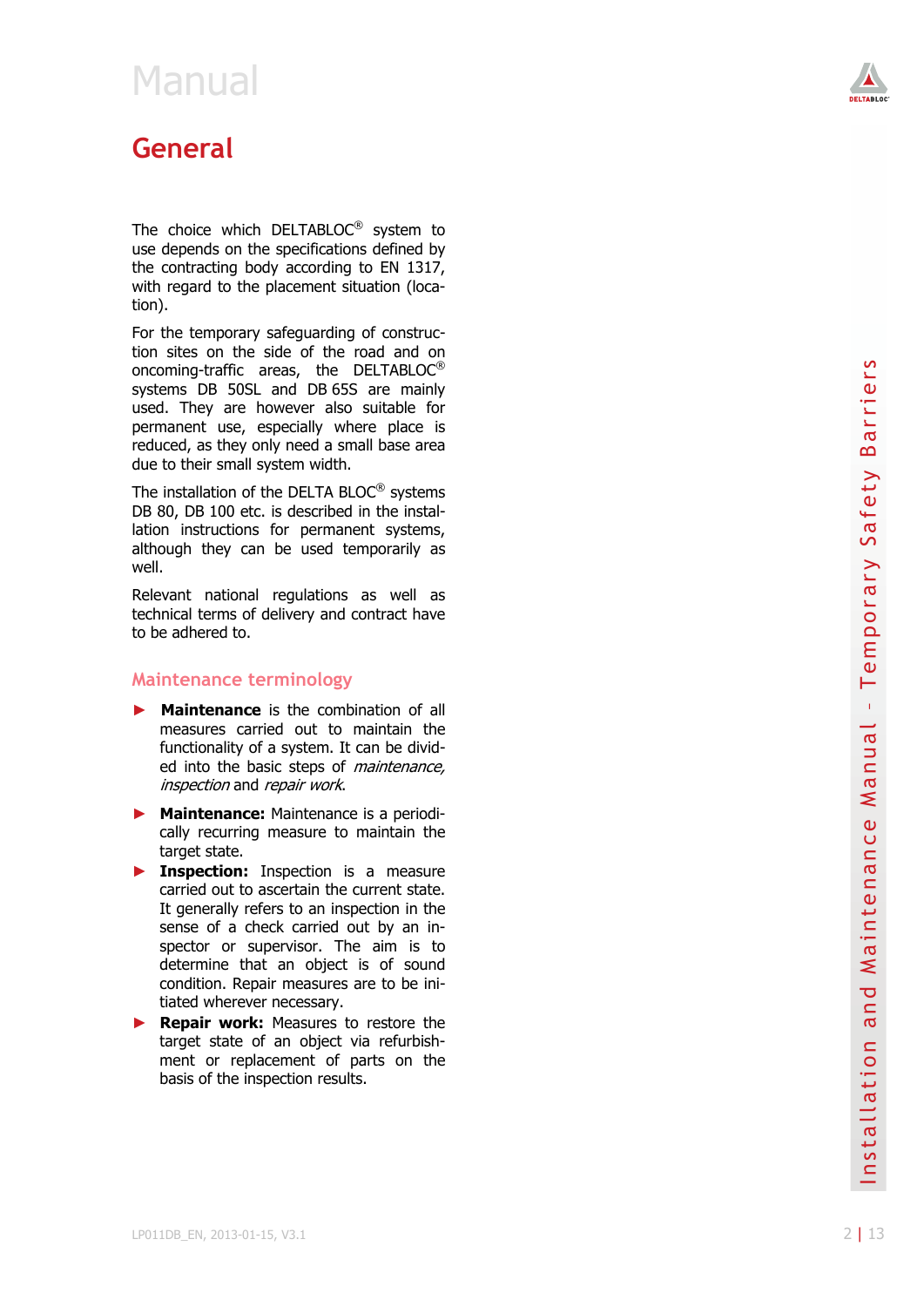### **Planning**

#### **General**

In order to achieve the required performance class according to EN 1317-1 and 2 a minimum system length according to the length during the crash test and specified in the test report is required.

#### **Minimum installation length**

#### **Foundation**

- 1. load-bearing capacity comparable to the installation conditions as per test report
- 2. evenness of the ground:  $\pm$  1cm deviation over a chord length of 6m
- 3. frost protection: in compliance with national standards and guidelines



#### **Contact area**

The area is a road pavement of either asphalt or concrete. Any unevenness resulting in a height offset of more than  $\pm$  1cm at the butt joints is to be compensated by means of elastomer strips or 5/8 chippings or equally suitable material.

#### **Curve radii**

| <b>System</b>  | <b>Element</b><br>length | <b>Outside</b><br>radius |
|----------------|--------------------------|--------------------------|
| <b>DB 50SL</b> | 3m                       | 18 <sub>m</sub>          |
|                | 6m                       | 36m                      |
| <b>DB 65S</b>  | 3m                       | 19 <sub>m</sub>          |
|                | 6m                       | 38m                      |
| <b>DB 80</b>   | 2m                       | 40 <sub>m</sub>          |
|                | 4 <sub>m</sub>           | 80 <sub>m</sub>          |
|                | бm                       | 120m                     |

#### **Crests and sags**

| At the beginning and end of each DELTA-                                                                                                                                                                                               | suitable material.<br>All other contact areas which comply with the<br>requirements for the foundation (load-<br>bearing capacity, evenness, frost resistance),<br>such as compacted graded material, are also<br>suitable. |                          |               |                          | S                                           |
|---------------------------------------------------------------------------------------------------------------------------------------------------------------------------------------------------------------------------------------|-----------------------------------------------------------------------------------------------------------------------------------------------------------------------------------------------------------------------------|--------------------------|---------------|--------------------------|---------------------------------------------|
| $BLOC^@$ chain the<br>appropriate terminal<br>elements have to be fixed with anchors in the<br>base (foundation or pavement). For connect-<br>other restraint systems, transition<br>ing<br>elements have to be used. For the DB 50SL |                                                                                                                                                                                                                             |                          |               |                          | rrier:<br>$\overline{\sigma}$<br>B          |
| no end anchorage is necessary.                                                                                                                                                                                                        |                                                                                                                                                                                                                             |                          |               |                          |                                             |
| Within reasonable period before starting the<br>construction works the construction site<br>management has to visit the construction site<br>together with the contracting body; the<br>prepared foundation is to be formally accept- | Curve radii<br>For curves the below listed minimum radii are.<br>to be applied. Smaller curve radii can be<br>achieved using longer special couplings.                                                                      |                          |               |                          | fety<br>Б<br>С                              |
| ed and this must be documented in writing.                                                                                                                                                                                            | <b>System</b>                                                                                                                                                                                                               | <b>Element</b><br>length |               | <b>Outside</b><br>radius | Temporary                                   |
| The installation works are usually carried out<br>based on existing site plans. Important points                                                                                                                                      |                                                                                                                                                                                                                             | 3m                       |               | 18m                      |                                             |
| must be decided on jointly with the construc-                                                                                                                                                                                         | <b>DB 50SL</b>                                                                                                                                                                                                              | 6m                       |               | 36m                      |                                             |
| tion site management before the beginning                                                                                                                                                                                             |                                                                                                                                                                                                                             | 3m                       |               | 19 <sub>m</sub>          |                                             |
| of the installation. Continuous marking of the<br>front edge of the system on the contact                                                                                                                                             | <b>DB 65S</b>                                                                                                                                                                                                               | 6m                       |               | 38m                      | $\mathbf{L}$                                |
| surface is to be carried out by the site super-                                                                                                                                                                                       |                                                                                                                                                                                                                             | 2m                       |               | 40 <sub>m</sub>          |                                             |
| visor.                                                                                                                                                                                                                                | <b>DB 80</b>                                                                                                                                                                                                                | 4m                       |               | 80 <sub>m</sub>          |                                             |
|                                                                                                                                                                                                                                       |                                                                                                                                                                                                                             | 6m                       |               | 120m                     | Manua                                       |
| Minimum installation length                                                                                                                                                                                                           |                                                                                                                                                                                                                             |                          |               |                          |                                             |
| The tested and approved minimum installa-                                                                                                                                                                                             | <b>Crests and sags</b>                                                                                                                                                                                                      |                          |               |                          | $\pmb{\mathbb{U}}$<br>$\mathbf{\mathsf{C}}$ |
| tion<br>lengths<br>(system<br>lengths)<br>for<br>DELTABLOC® safety barriers can be found in<br>the data sheet of the respective products.                                                                                             | For crests and sags the following minimum<br>radii are to be applied:                                                                                                                                                       |                          |               |                          | Maintenan                                   |
| <b>Foundation</b>                                                                                                                                                                                                                     | <b>System</b>                                                                                                                                                                                                               | <b>Element</b><br>length | Sag<br>radius | <b>Crest</b><br>radius   |                                             |
| The requirements for the foundation are as                                                                                                                                                                                            |                                                                                                                                                                                                                             | 3m                       | 18m           | 25m                      |                                             |
| follows:                                                                                                                                                                                                                              | <b>DB 50SL</b>                                                                                                                                                                                                              | 6m                       | 36m           | 48m                      |                                             |
| 1. load-bearing capacity comparable to the                                                                                                                                                                                            |                                                                                                                                                                                                                             | 3m                       | 22m           | 32m                      |                                             |
| installation conditions as per test report                                                                                                                                                                                            | <b>DB 65S</b>                                                                                                                                                                                                               | 6m                       | 42m           | 60 <sub>m</sub>          | and                                         |
| 2. evenness of the ground: $\pm$ 1cm devia-                                                                                                                                                                                           |                                                                                                                                                                                                                             | 2m                       | 25m           | 87m                      | $\mathbf{C}$                                |
| tion over a chord length of 6m                                                                                                                                                                                                        | <b>DB 80</b>                                                                                                                                                                                                                | 4m                       | 48m           | 174m                     |                                             |
| 3.<br>frost protection: in compliance<br>with<br>national standards and guidelines                                                                                                                                                    |                                                                                                                                                                                                                             | 6m                       | 72m           | 261m                     | Installatio                                 |
| LP011DB_EN, 2013-01-15, V3.1                                                                                                                                                                                                          |                                                                                                                                                                                                                             |                          |               |                          | 3   13                                      |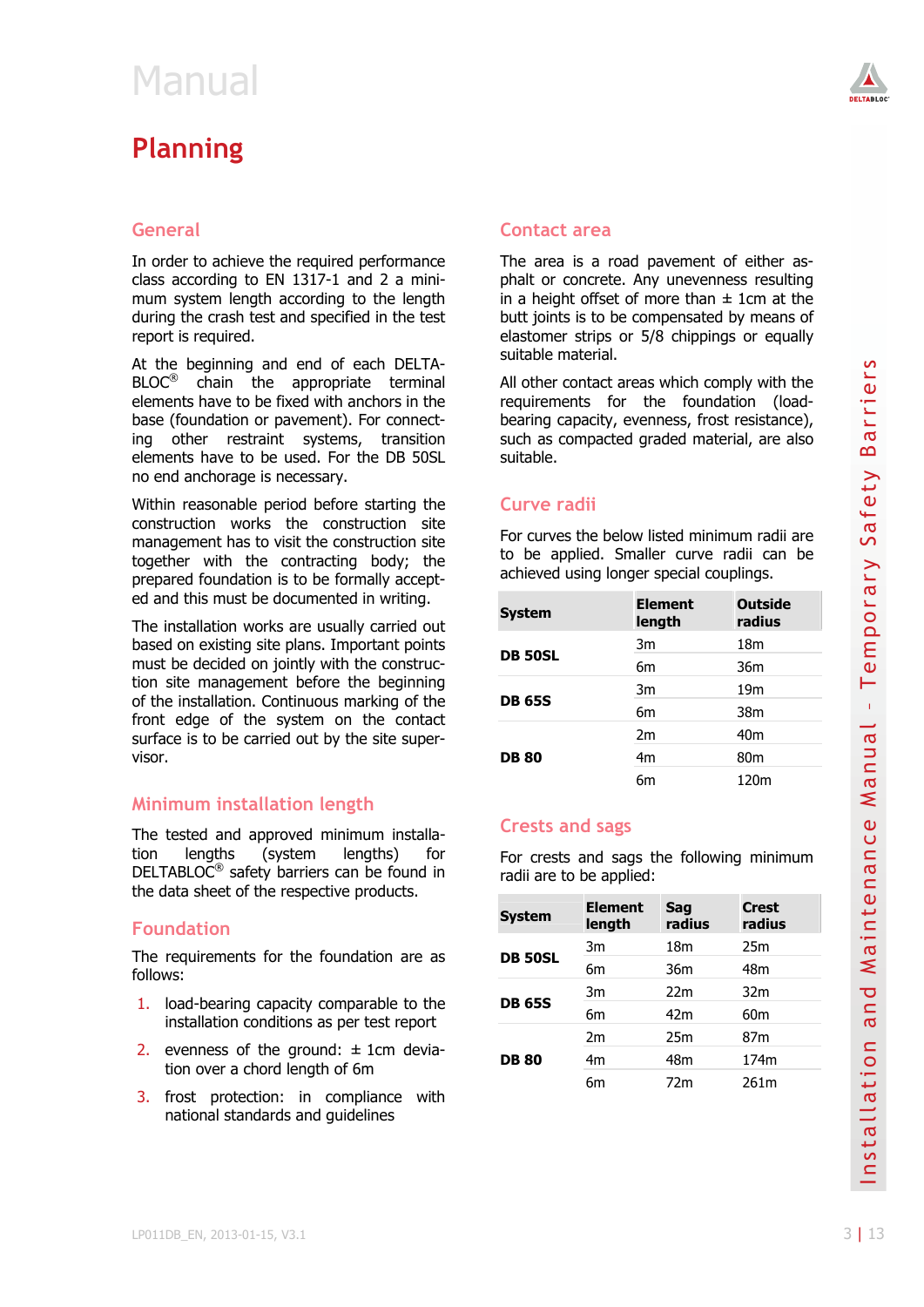

#### **Installation position**

The elements are installed perpendicularly to the subsoil and at the height of the upper edge of the road surface.

Deviations from this installation position are possible on a limited scale. In this case, care must be taken that the height and angle of the elements in relation to the base area are still guaranteed. In this way, DELTABLOC<sup>®</sup> elements can also be used on lower-lying verges and on roads with a tonnage profile or a horizontal incline.

#### **Water drainage**

DELTABLOC<sup>®</sup> restraint systems feature tested drainage openings. The systems DB 50SL and DB 65S are drained over the whole length under the steel angles.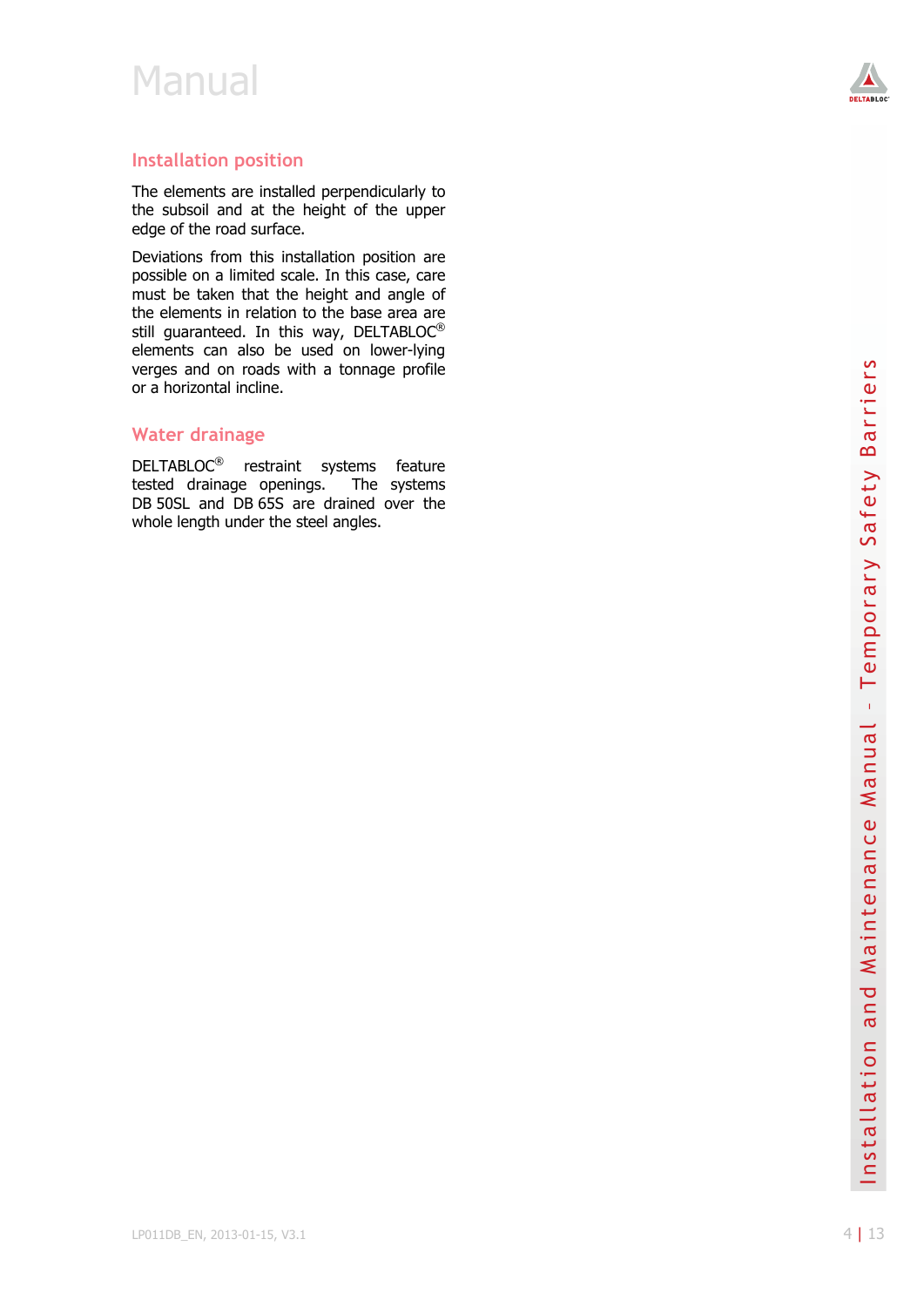### **Installation**

#### **General**

All national regulations must be adhered to during installation. Where proof of the suitability of the installation company is required (tests or permits), these must be submitted to the customer and the site management.

#### **Transportation**

The elements are delivered to the construction site by appropriate transport vehicles. For unloading the barriers, a forklift or a crane are usually used.



**Unloading with a forklift** 

#### **Handling equipment**

For handling the DELTABLOC® elements a concrete safety barrier grab is used together with a crane or a forklift.



**Installation with a concrete safety barrier grab** 

#### **Installation**

DELTABLOC® elements are lifted separately from the transport vehicle. At the butt joint of every element there is a steel core on one side of the steel angle. During the unloading process, the clamping bolts with a hex-nut have to be inserted into the steel core – two bolts for each butt joint.



**Steel angle with steel core for the tensioning bolt** 



**Insertion of the clamping bolts during the unloading procedure** 

When lowering the elements, the patented coupling is inserted. Close to the base area, the element is to be aligned. When setting down the element, it is important to stretch the element chain by pulling the last element in a longitudinal direction.



**Lowering the element and inserting of the patented coupling**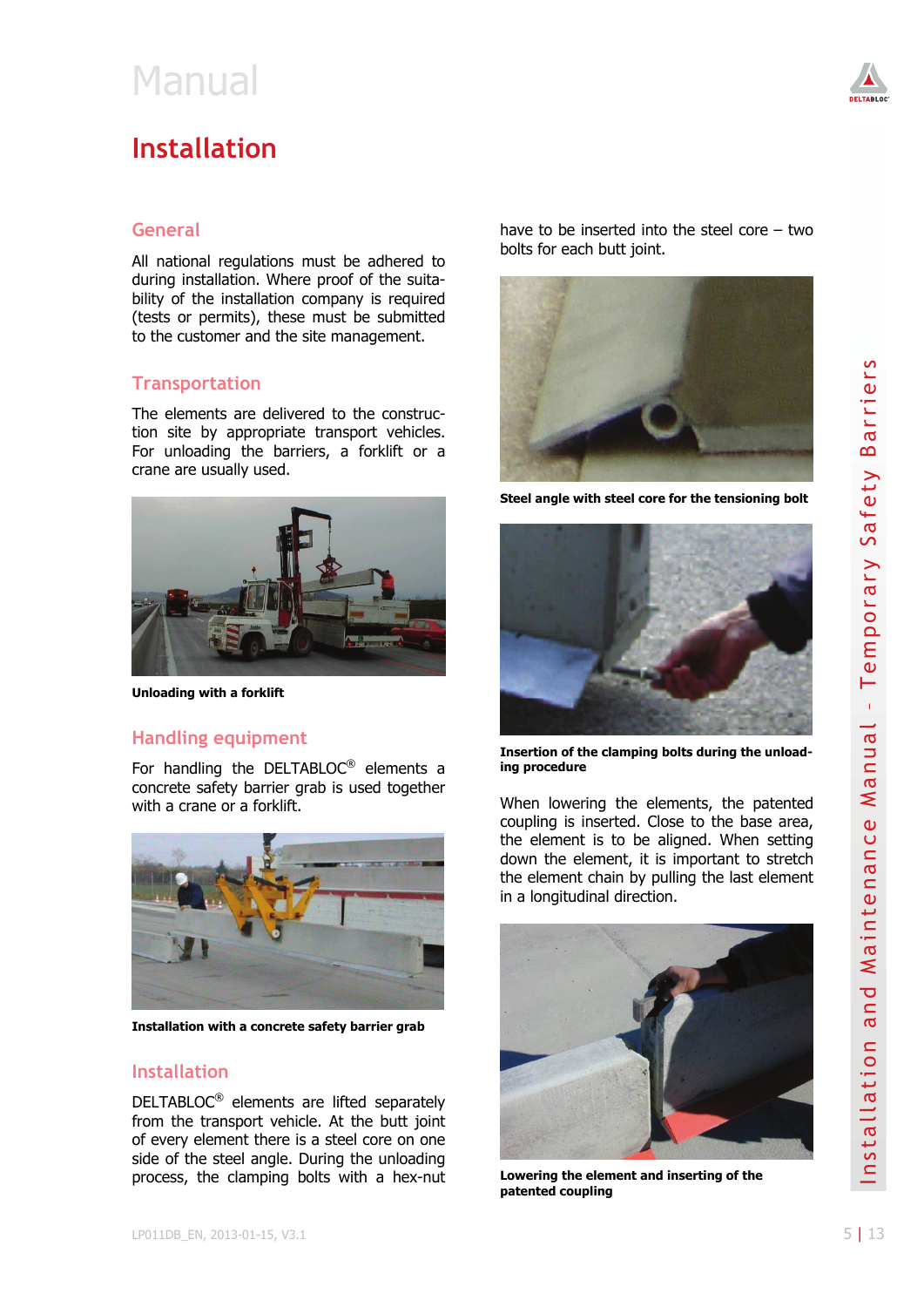

The clamping bolts have to be tightened so that the couplings are under tension.



**Aligning of the element and tightening the clamping bolts** 



**Detail: tightening the clamping bolts at the base** 

The terminal elements of the DB 50SL are mounted without anchoring. The terminal elements of the DB 65S have to be anchored into the ground according to plan no. V8273 and V9080. See chap. Technical drawings.



**Terminal element with anchor plate** 

#### **Deviating element lengths**

DELTA BLOC only recommends the use of tested element lengths. Other element lengths may however be used after discussion with the technical division of DELTA BLOC.

#### **Tolerances**

DELTABLOC® restraint systems are combined to form an element chain. The DELTABLOC® coupling system is used for linking. The gap size between two elements is 1.4cm (+0.0/- 1.4).

#### **Installation temperatures**

Installation can take place at any environmental temperature. The elements are not temperature-sensitive and are not subject to any significant changes in length when temperatures fluctuate. As the foundations are frost-resistant, there will be no problems with installation at low temperatures.

#### **Conclusion**

Within a day (8h) it is possible to install approx. 2300m of the DB 50SL or approx. 2000m of the DB 65S. Therefore a team with 3 workers and one crane operator or forklift driver are necessary.

Example: On the photograph below is shown the safeguarding of a construction site with the DELTABLOC® system DB 65S. The containment level H2 guarantees high protection. The element chain is ready for use at record time.



**Safeguarding a construction site with containment level H1**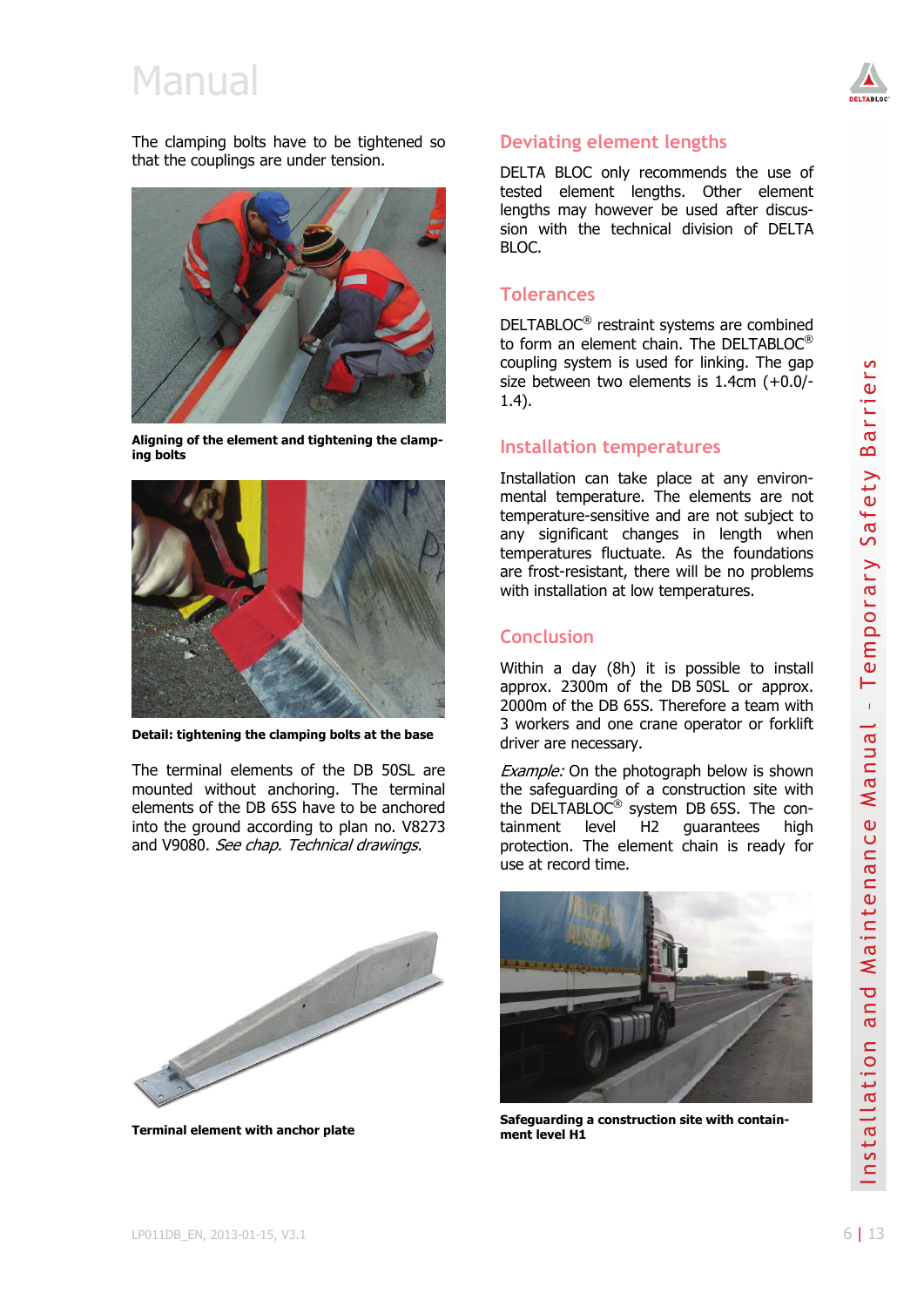

### **Maintenance and inspection**

#### **General**

According to the requirements of the EN 1317, the DELTABLOC<sup>®</sup> restraint system is maintenance-free with regard to its function as a traffic restraint system.

#### **Drainage outlets**

To guarantee unhindered drainage of water (rain water or melt water), the drainage channels must be inspected once a year and if necessary cleaned using high-pressure cleaning equipment.

#### **Reflectors**

#### **Inspection**

#### **Table 1: Inspection activities for the entire system**

#### **Component Component Inspection activity Component Measure** entire system ► checking the couplings for visible damage  $\blacktriangleright$  checking for displacement of elements after each impact in the area of 50m before and after the impact point where necessary, repair measures must be initiated

#### **Table 2: Inspection activities for individual components**

|                                                                                                               | (rain water or melt water), the drainage                                                                                                                                                                                                    |                                                                                                                                 | Completeness of the restraint system                                            | S<br>rrier               |
|---------------------------------------------------------------------------------------------------------------|---------------------------------------------------------------------------------------------------------------------------------------------------------------------------------------------------------------------------------------------|---------------------------------------------------------------------------------------------------------------------------------|---------------------------------------------------------------------------------|--------------------------|
| channels must be inspected once a year and<br>if necessary cleaned using high-pressure<br>cleaning equipment. |                                                                                                                                                                                                                                             | When inspecting the DELTA BLOC <sup>®</sup> re-<br>straint system for completeness, the<br>presence of the following individual |                                                                                 |                          |
| <b>Reflectors</b>                                                                                             |                                                                                                                                                                                                                                             | components must be checked:                                                                                                     |                                                                                 | $\overline{\sigma}$<br>B |
| cles.                                                                                                         | To ensure proper functioning, fitted reflectors<br>have to be regularly cleaned, depending on<br>the environmental conditions at the site. This<br>can be done with the aid of high-pressure<br>cleaning equipment or mobile cleaning vehi- | nals                                                                                                                            | coupling between successive elements<br>screw connections of anchors for termi- | Safety                   |
| <b>Inspection</b>                                                                                             |                                                                                                                                                                                                                                             |                                                                                                                                 |                                                                                 |                          |
| (see chap. Procedure after an impact).                                                                        | An inspection of the entire system will be<br>required in the event of an impact (accident).<br>Depending on the intensity of the collision,<br>repair measures may have to be initiated                                                    |                                                                                                                                 |                                                                                 | emporary<br>Ē            |
|                                                                                                               |                                                                                                                                                                                                                                             |                                                                                                                                 |                                                                                 |                          |
|                                                                                                               | Table 1: Inspection activities for the entire system                                                                                                                                                                                        |                                                                                                                                 |                                                                                 | Manua                    |
| <b>Component</b>                                                                                              | <b>Inspection activity</b>                                                                                                                                                                                                                  |                                                                                                                                 | <b>Measure</b>                                                                  | $\pmb{\mathbb{U}}$       |
| entire system                                                                                                 | checking the couplings for visible damage<br>▶                                                                                                                                                                                              |                                                                                                                                 | where necessary, repair                                                         |                          |
|                                                                                                               | checking for displacement of elements after each<br>impact in the area of 50m before and after the im-<br>pact point                                                                                                                        |                                                                                                                                 | measures must be initi-<br>ated                                                 |                          |
|                                                                                                               | Table 2: Inspection activities for individual components                                                                                                                                                                                    |                                                                                                                                 |                                                                                 |                          |
| <b>Component</b>                                                                                              | <b>Inspection activity</b>                                                                                                                                                                                                                  |                                                                                                                                 | <b>Measure</b>                                                                  | Maintenanc               |
| restraint element                                                                                             | visual inspection for cracks or spalling<br>▶<br>checking the correct positioning of the element                                                                                                                                            |                                                                                                                                 | where necessary, initiate<br>repair mesures                                     | and                      |
| coupling                                                                                                      | checking for completeness and damage                                                                                                                                                                                                        |                                                                                                                                 | where necessary, replace<br>elements                                            | $\epsilon$               |
| clamping bolts                                                                                                | checking for completeness and damage                                                                                                                                                                                                        |                                                                                                                                 | where necessary, replace<br>elements                                            | Installatio              |

#### The inspection of DELTABLOC® restraint systems has to take place in two steps: 1. Inspection of total system: see Table 1

2. Inspection of individual components: see Table 2

#### **Completeness of the restraint system**

**Inspection activities** 

- coupling between successive elements
- screw connections of anchors for terminals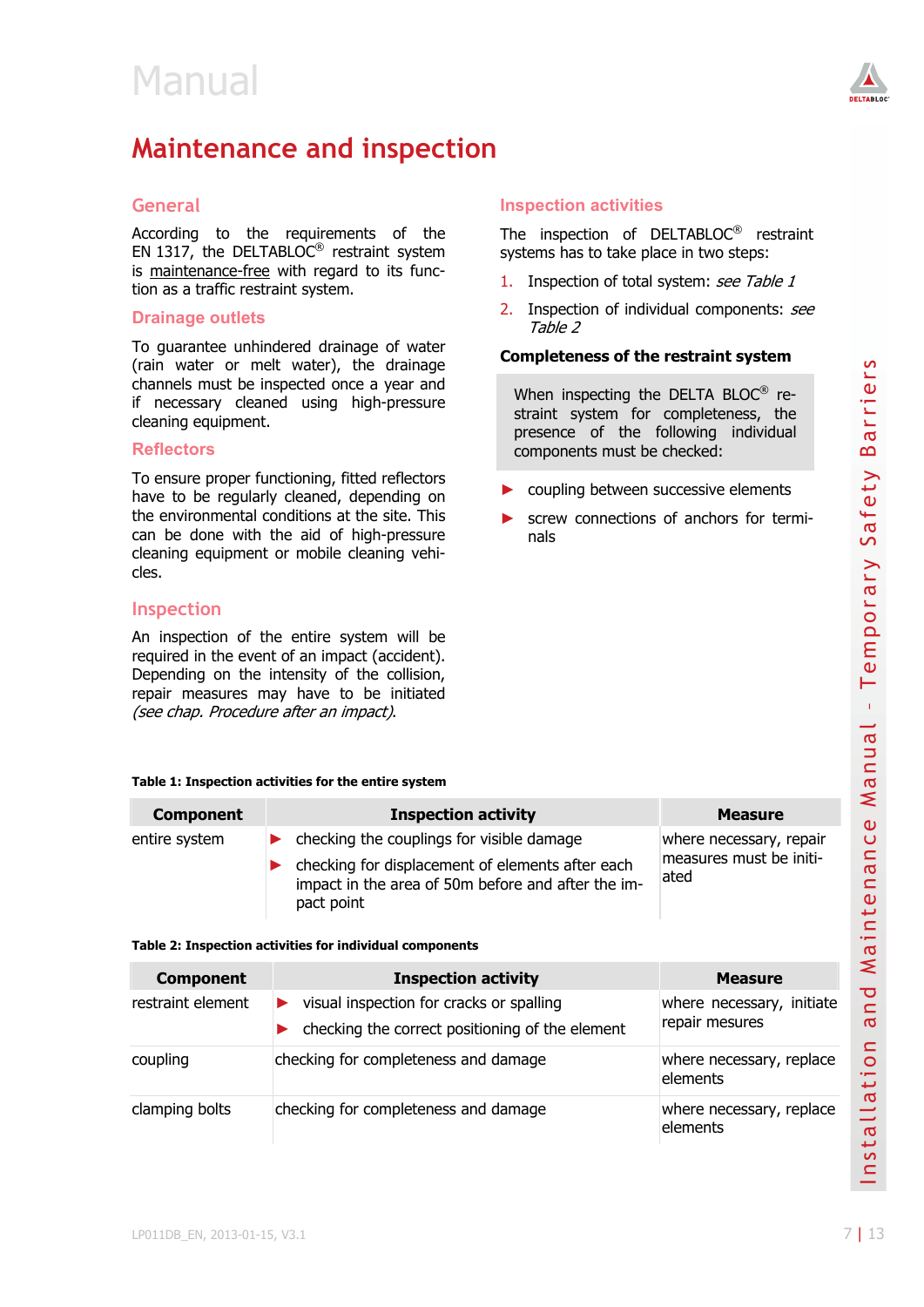

### **Procedure after an impact**

Adhering to the following recommendations, the DELTABLOC® systems DB 50SL and DB 65S remain permanently effective, even after impact events. In case of doubt, the system supplier should be consulted for a professional assessment.

The condition of the safety barrier elements after an impact can be categorised as follows:

#### **No displacement of the safety barrier**

**Damage pattern:** No visible cracks or spalling on the concrete elements. No deformations of the ground anchors or the couplings. Tyre abrasion as well as possible scratches or traces of paint are the only signs of a vehicle contact.

**Measure:** There is no need for action.

#### **Slight displacement of the safety barrier**

Displacement < 6cm

**Damage pattern:** Slight visible damage on the concrete elements, such as small cracks, concrete breaking etc. There are clear signs of vehicle contact. No visible deformations of the ground anchors, clamping bolts and coupling elements.

**Measure:** Minor damages can be repaired on the spot, using repair mortar. The displaced DELTABLOC® elements can be realigned using suitable lifting equipment. If possible, bolts have to be retightened, otherwise exchanged.

If cracks appear in immediate proximity of the ground anchors or the couplings, the affected DELTABLOC® elements are to be replaced and aligned in accordance with the installation instructions! The installation of new elements is to be carried out as in the initial installation.

#### **Considerable displacement of the safety barrier**

Displacement  $\geq$  6cm

**Damage pattern:** Significant visible damage on the elements, such as cracks, concrete breaking etc. Visible deformations of the ground anchors, the coupling elements or the clamping bolts.

The considered enter the safety barrier central is the safety barrier of the safety barrier of the safety barrier references of the safety barrier references of the safety barrier references of the company **parter** in the **Measure:** If only minor damage is evident, the elements can be repaired on the spot, using repair mortar – otherwise they have to be replaced. Clamping bolts and couplings have to be replaced as well, if they are significantly deformed. In case of concrete breaking or cracks in the area of the ground anchors, the affected DELTABLOC® elements absolutely have to be replaced. Installation and alignment of new DELTABLOC<sup>®</sup> elements have to be carried out in compliance with *chap. Installation.* 

#### **Remark on the repair mortar to be used**

Commercial repair mortars are to be used for the repair of minor damages. They are hydraulically hardening, polymer-modified dry mortars. Preparation of the surface and application of the mortar must be carried out in accordance with the processing instructions of the mortar manufacturer.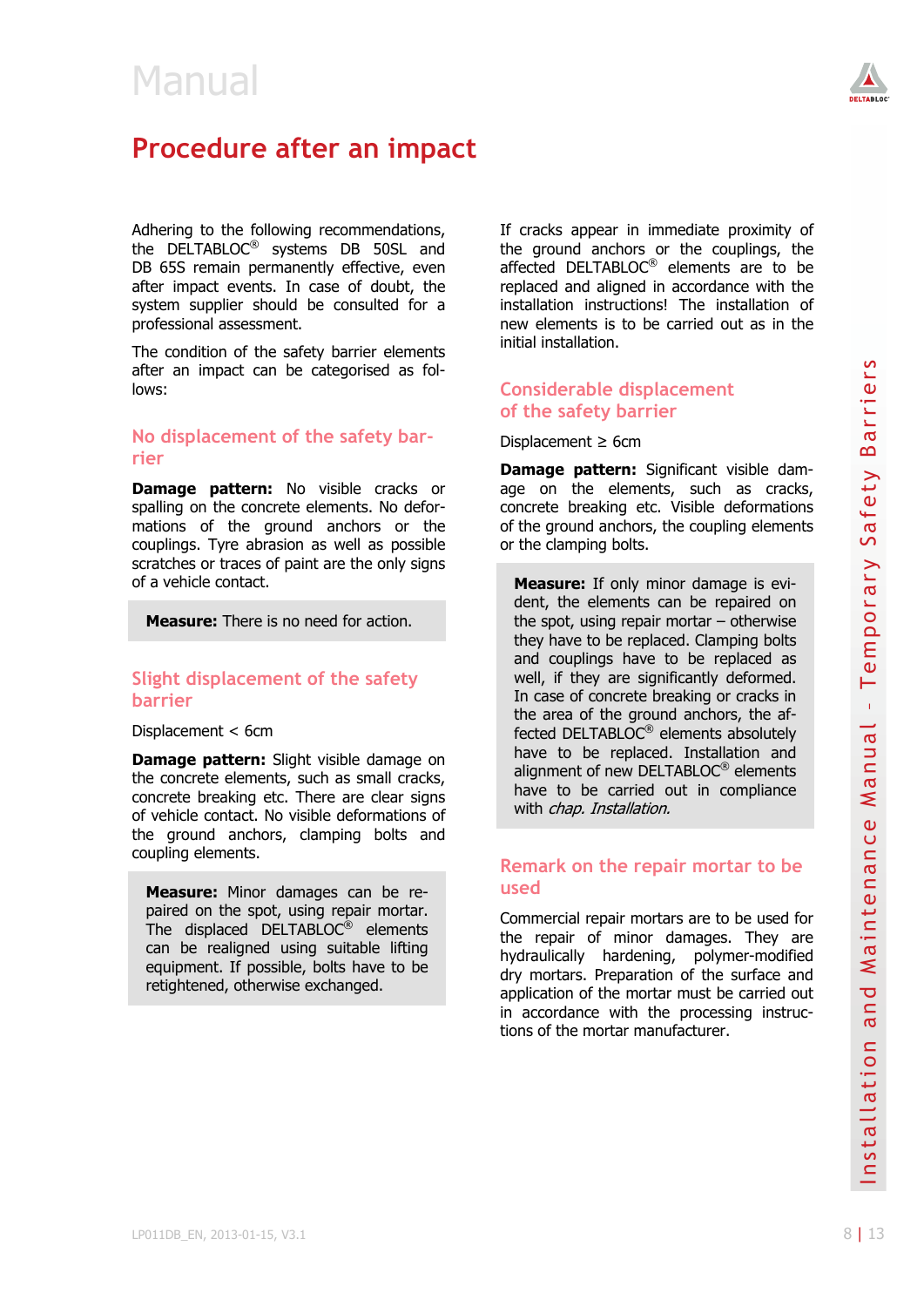

### **V8273 – Anchoring of the terminal element**



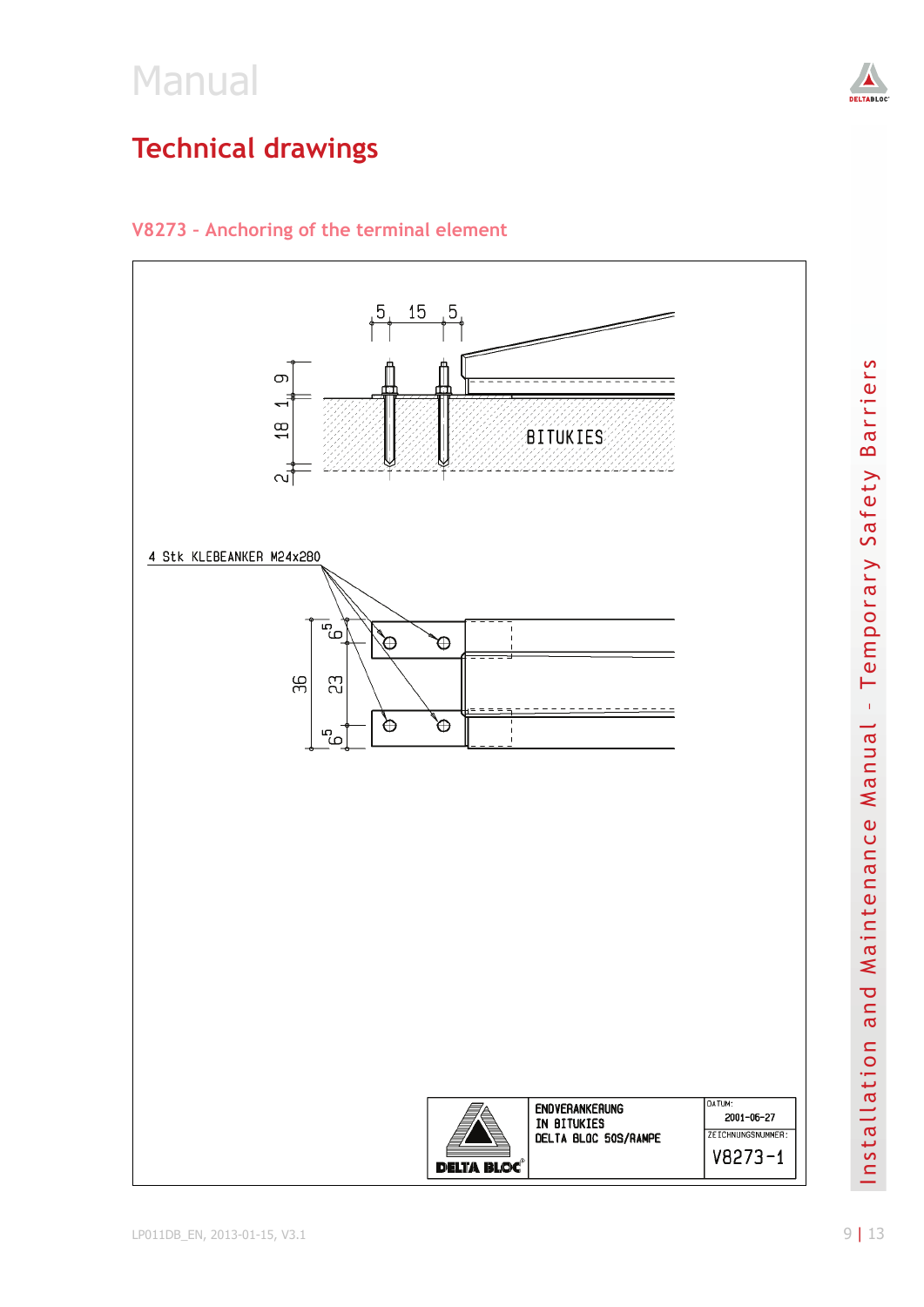

#### **V9080 – Anchoring of the terminal element**

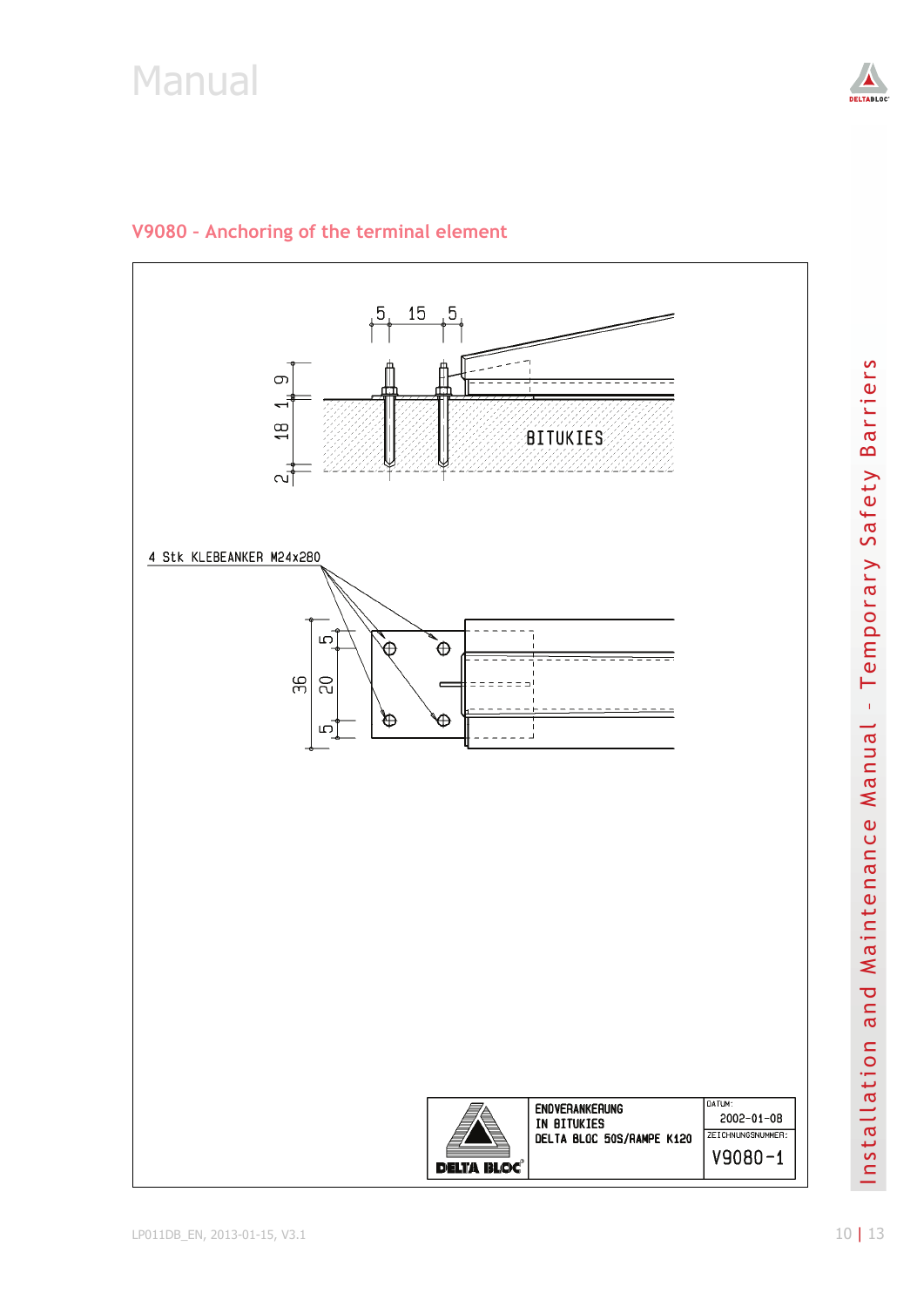

### **Operational safety**

#### **General**

Please refer to all the relevant national regulations regarding occupational safety. The information below should be regarded as an addition to these national regulations.

#### **Material, tools and equipment**

Care must be taken that all materials, tools and equipment correspond to the safety regulations and are suitable for the purpose they are used for.

#### **Securing the construction site**

Safe access to the construction site must be guaranteed.

The construction site must be secured against unauthorised access by third parties by putting up the corresponding signs and barriers. Care must be taken that the general traffic can safely pass the construction site. Sources of danger should be identified while setting up the construction site, with suitable measures being taken.

A suitable traffic control plan is to be developed in good time and implemented at the site. All site employees should be constantly aware of the risks posed by the traffic flow and must wear high-visibility vests.

#### **Loading and unloading**

The driver is responsible for securing the load! Before loosening the straps that are securing the load, it must be ensured that the load is still stable.

Lifting equipment such as cranes, concrete barrier grabs, straps, ropes, chains etc. must be maintained in a good condition. It must be ensured that all lifting equipment has been tested and certified.

There may be no people in the danger zone of the hoisting equipment.

It must be ensured that all employees are wearing suitable work clothing, including their personal protective equipment (safety shoes, helmet, high-visibility jacket, gloves).

#### **Crane**

Cranes may only be operated by suitably trained staff.

Material, tools and equipment<br>
Vanish standard soft, the operated by suitably<br>
Can model withen then then then then then then the suitable for the pupper<br>
couplidnes and detect the pupper<br>
the calibration and the suitable The crane must be set up in accordance with the requirements. Special care must be taken that there are no power cables within the operating range of the crane. All overhead cables should be regarded as high-voltage cables and both the crane and the load should be kept at a safe distance. In the event of problems with overhead cables, work must be discontinued and the responsible authorities are to be contacted.

#### **Cleaning**

Protective goggles and a dust mask are to be worn when cleaning DELTABLOC® elements, thus avoiding injuries caused by small airborne particles.

#### **Clearing the construction site**

High-visibility vests must also be worn when leaving or clearing the construction site. When removing traffic lights and signs, corresponding precautionary measures must be taken in order to avoid accidents with passing traffic. Any waste and dirt on the construction site must be removed.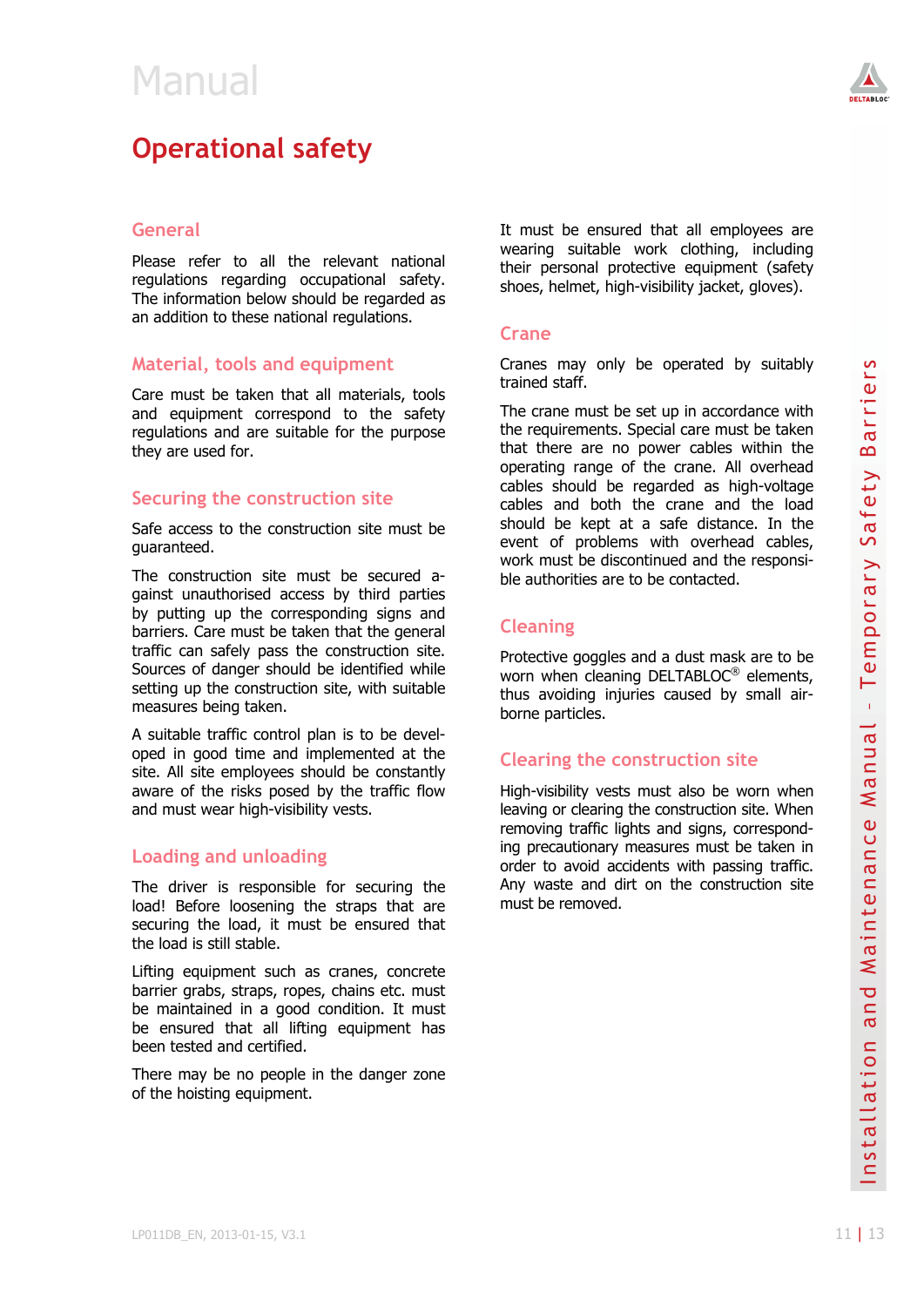

### **Tools and equipment**

#### **Required equipment**

- 1. Lorry with loading crane or mobile crane, excavator or forklift
- 2. Concrete safety barrier grab
- 3. Crowbars and lifting rods
- 4. 24mm spanner
- 5. Drill (with drill head)
- 6. Electricity supply
- 7. Tape measure or distance meter

#### **Material**

- 1. Elements, terminals, transitions
- 2. Bolts and nuts M16 for terminal anchoring
- 3. Clamping bolts M16
- 4. Couplings
- 5. Reflectors (if required)
- 6. Mechanical anchor for terminals or resin-bedded anchor

#### **Transport**

- 1. Suitable lorries
- 2. Load-securing straps